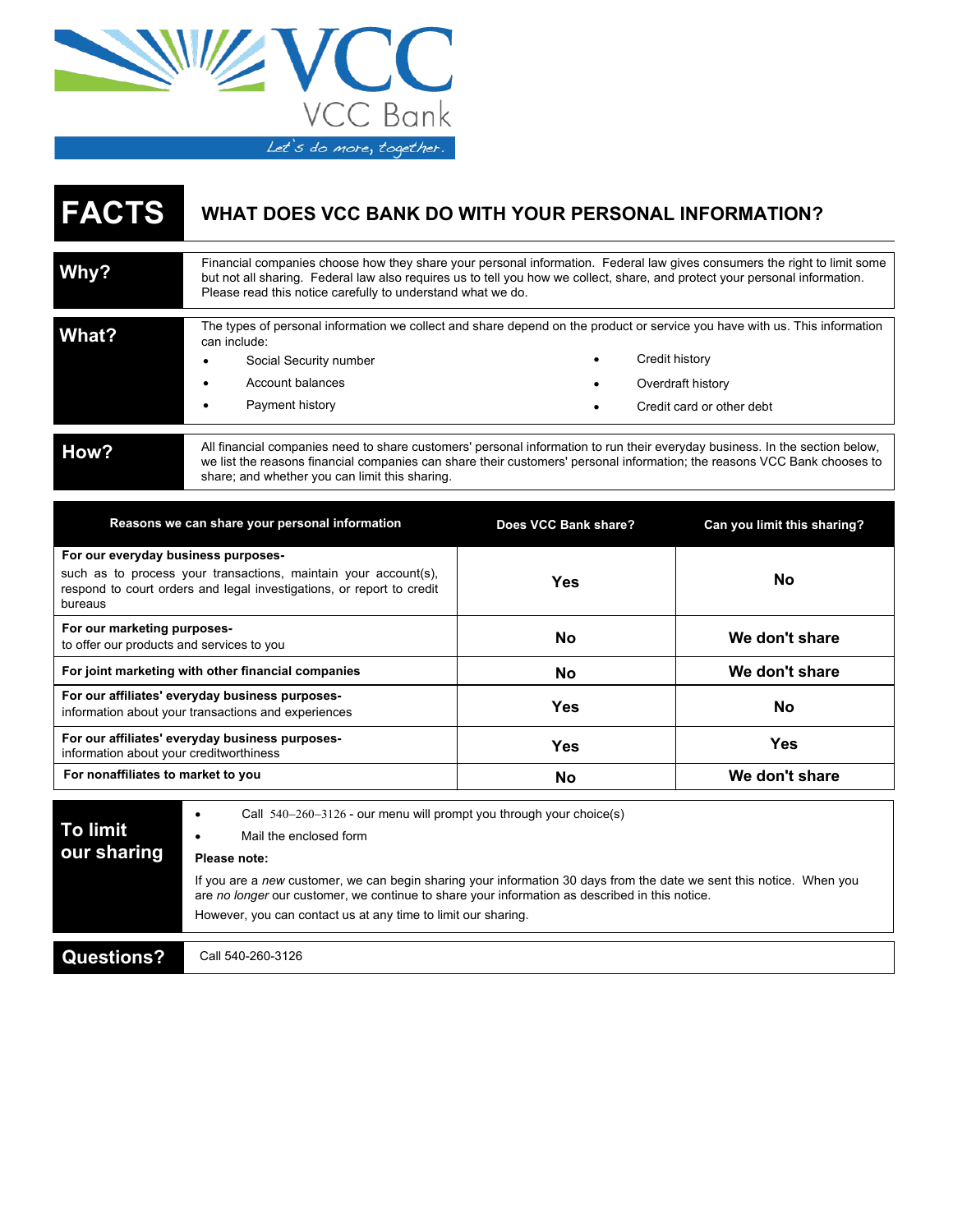| What we do                                                                               |                                                                                                                                                                                                                 |  |                            |
|------------------------------------------------------------------------------------------|-----------------------------------------------------------------------------------------------------------------------------------------------------------------------------------------------------------------|--|----------------------------|
| How does VCC Bank protect my personal<br>information?                                    | To protect your personal information from unauthorized access and use, we use security<br>measures that comply with federal law. These measures include computer safeguards and<br>secured files and buildings. |  |                            |
| How does VCC Bank collect my personal<br>information?                                    | We collect your personal information, for example, when you                                                                                                                                                     |  |                            |
|                                                                                          | Open an account                                                                                                                                                                                                 |  | Make a wire transfer       |
|                                                                                          | Apply for a loan                                                                                                                                                                                                |  | Show your driver's license |
|                                                                                          | Give us your contact information                                                                                                                                                                                |  |                            |
|                                                                                          | We also collect your personal information from others, such as credit bureaus, affiliates, or other<br>companies.                                                                                               |  |                            |
| Why can't I limit all sharing?                                                           | Federal law gives you the right to limit only                                                                                                                                                                   |  |                            |
|                                                                                          | sharing for affiliates' everyday business purpose - information about your<br>creditworthiness                                                                                                                  |  |                            |
|                                                                                          | affiliates from using your information to market to you<br>sharing for nonaffiliates to market to you                                                                                                           |  |                            |
|                                                                                          | State laws and individual companies may give you additional rights to limit sharing.<br>See below for more on your rights under state law.                                                                      |  |                            |
| What happens when I limit sharing for<br>an account I hold jointly with someone<br>else? | Your choices will apply to everyone on your account.                                                                                                                                                            |  |                            |

| <b>Definitions</b>   |                                                                                                                                                                                                  |
|----------------------|--------------------------------------------------------------------------------------------------------------------------------------------------------------------------------------------------|
| <b>Affiliates</b>    | Companies related by common ownership or control. They can be financial and nonfinancial<br>companies.                                                                                           |
|                      | Our affiliates include:<br>Financial companies such as: Virginia Community Capital, Inc., Virginia Community<br>Capital CDE, Corporation, Locus Capital, Inc.                                    |
| <b>Nonaffiliates</b> | Companies not related by common ownership or control. They can be<br>financial and nonfinancial companies.<br>VCC Bank does not share with nonaffiliates so they can market to you.<br>$\bullet$ |
| Joint marketing      | A formal agreement between nonaffiliated financial companies that together market financial<br>products or services to you.<br>VCC Bank doesn't jointly market.                                  |

## **Other Important Information**

**For Alaska, Illinois, Maryland and North Dakota Customers.** We will not share information with nonaffiliates either for them to market to you or for joint marketing - without your authorization.

**For California Customers.** We will not share personal information with nonaffiliates either for them to market to you or for joint marketing - without your authorization. We will also limit our sharing of personal information about you with our affiliates to comly with all California privacy laws that apply to us.

**For Massachusetts, Mississippi and New Jersey Customers.** We will not share personal information from deposit or share relationships with nonaffiliates either for them to market to you or for joint marketing - without your authorization.

## **For Vermont Members/Customers.**

- We will not disclose information about your creditworthiness to our affiliates and will not disclose your personal information, financial information, credit report, or health information to nonaffiliated third parties to market to you, other than as permitted by Vermont law, unless you authorize us to make those decisions.
- Additional information concerning our privacy policies can be found at www.vacommunitycapital.org or call 540-260-3126.